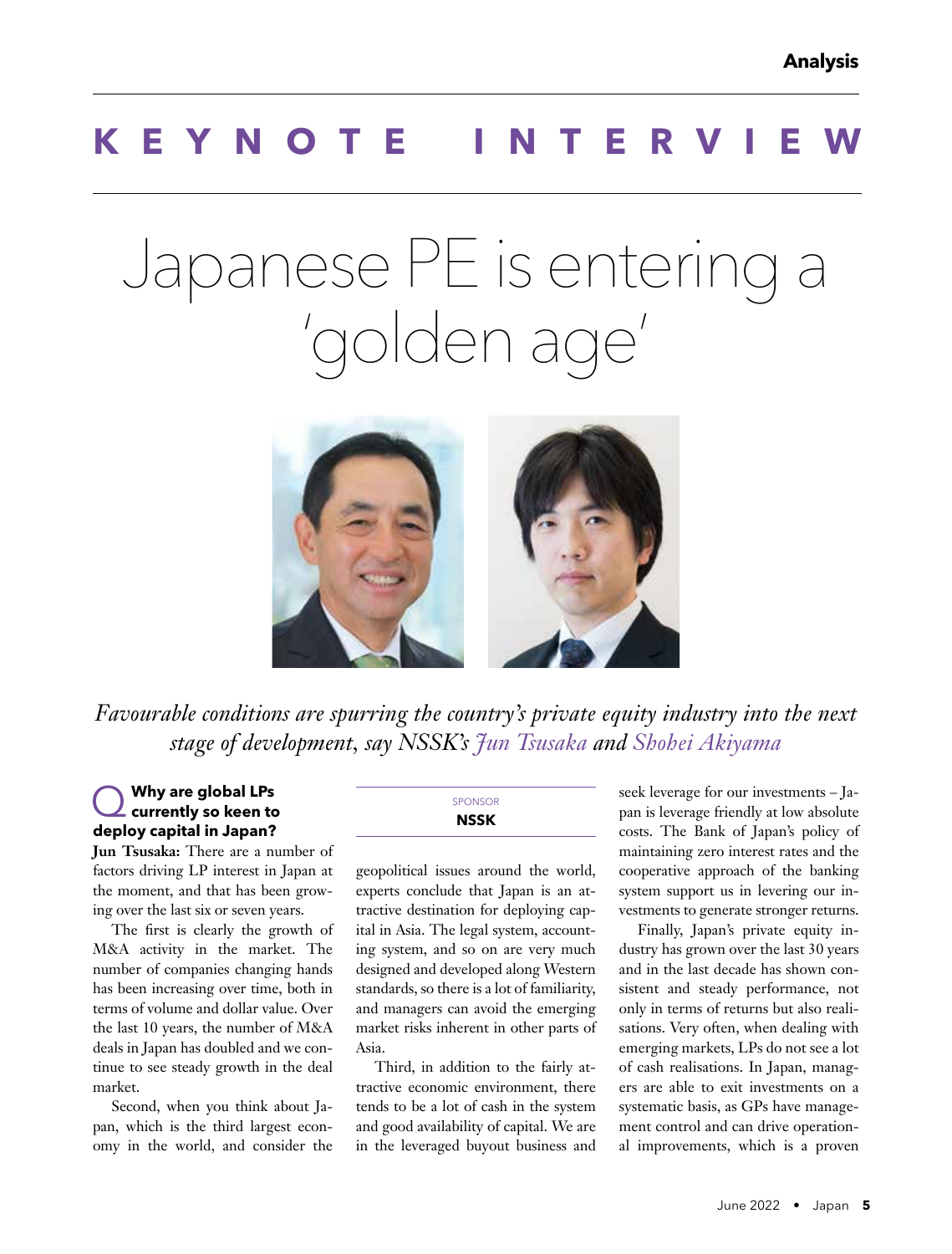model for delivering not only returns, but also cash, which is why LPs globally are viewing Japan as a country where they want to increase allocations.

**Shohei Akiyama:** There is also the fact that Japanese companies still have significant room for business improvement, including through digital transformation, and there is a lot of space for consolidation among small and medium-sized companies. Those account for around 99 percent of companies in Japan, so the potential value proposition there is attracting investors.

Furthermore, the Japanese government is actively encouraging greater transparency in corporate governance with the introduction of a new corporate governance code, helping to improve the environment for investors.

### Q**How is the current geopolitical landscape creating opportunities for Japanese GPs?**

**SA:** The geopolitical issues in China and North Korea have had a relatively limited impact on the Japanese economy, and likewise Japan has limited direct economic exposure to Russia and Ukraine. Japan is in a good position relative to many major economies right now.

Japan has a large economy, worth around \$5 trillion, of which about 60 percent can be attributed to domestic consumption, creating a strong opportunity for GPs to perform well here.

**JT:** When there is global uncertainty, investors like to flock to areas of certainty and look for investments that are uncorrelated with what is going on in the world. Japan, despite its small size geographically, has a large economy almost equivalent in size to Southeast Asia and India combined.

Many people view Japan as heavily reliant on exports because of big names like Toyota, Sony and Panasonic, but actually, net exports represent only

#### Q**Can you provide an example of how NSSK is addressing ESG in its portfolio?**

**JT:** We have taken it upon ourselves to focus on improving diversity and inclusion and narrowing the gender gap in Japan. Our data, limited as it may be, suggests a correlation between strong fund performance and greater diversity and inclusion, and we are able to point to some strong outcomes. In our Fund II portfolio companies, 40 percent of our CEOs and COOs are women or minorities, 78 percent of our total employee base of more than 5,000 people are women, and 49 percent of managerial posts are held by women.

We have made a commitment to ESG and that starts from the top. As CEO and CIO, I am also chair of the ESG committee, taking responsibility for those initiatives across the business. We have also created the role of chief philosophy officer and tasked one of our operating leaders to be a fulltime ESG and compliance audit officer, monitoring our ESG initiatives not only at the holding company level but also at the portfolio level.

We have customised ESG objectives for each of our portfolio companies, including KPIs that are negotiated with the investment teams and management teams so that they are genuinely aspirational goals.

As a result, we have won two *Private Equity International* Operational Excellence Awards for our work with nursing home operator Vati and publishing business Bunkasha – these highlight how ESG is at the heart of our operational improvement strategy. In addition, we are proud to have recently been appointed Asia Regional Chair by the Secretariat of the World Bank/International Finance Corporation, to help promote ESG principles in the region.



Winning formula: NSSK enhanced ESG during its OpEx award-winning investment in Bunkasha

around 16 percent of Japan's GDP. Of course, we are better off when the global economy is thriving, but we are not dependent on it.



#### **it comes to implementing successful ESG programmes at portfolio companies?**

**JT:** Japan has come a long way in a short time in relation to ESG. Issues around the environment, social responsibility and governance are now